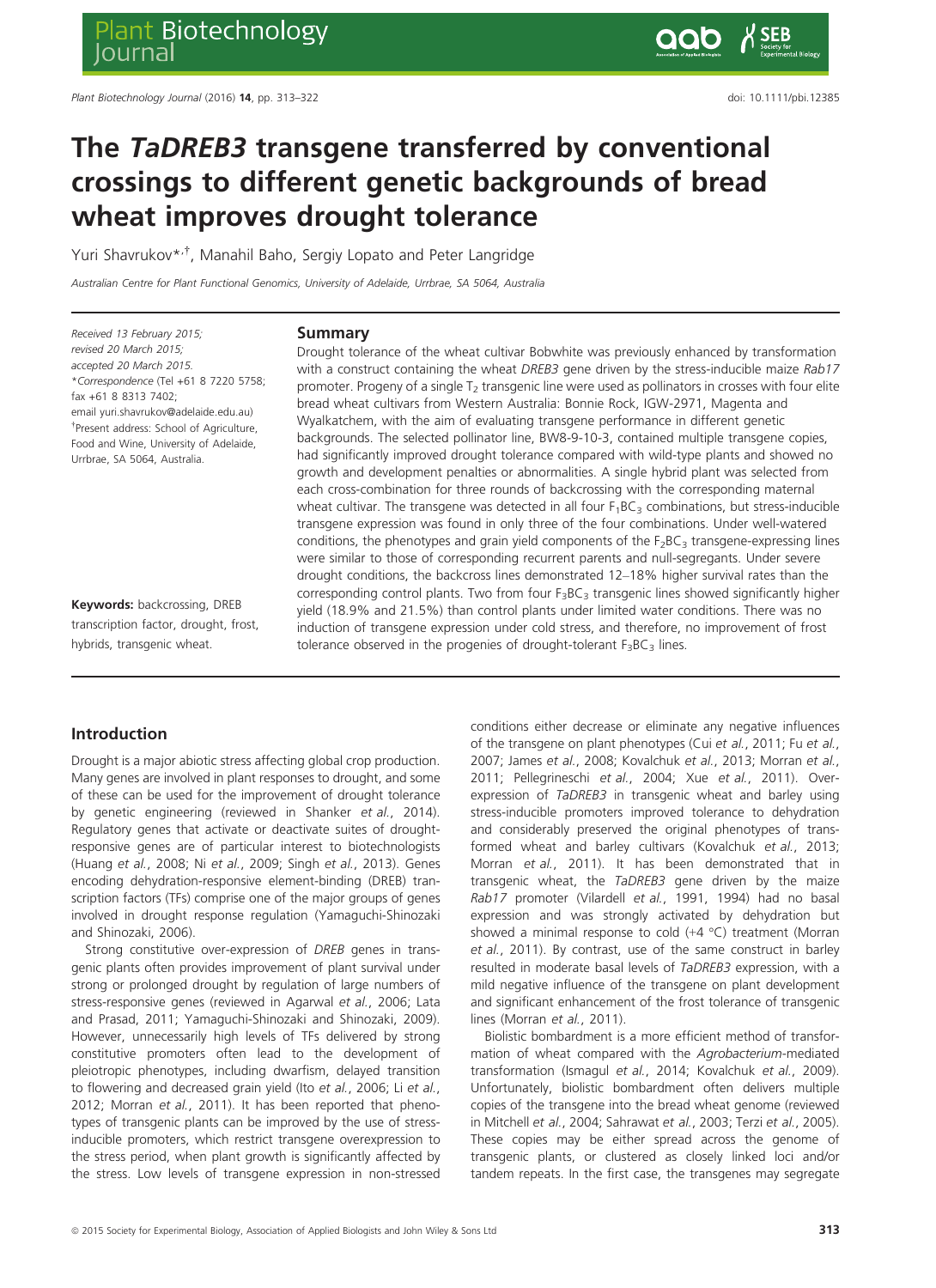independently, and plants with a single transgene copy and stable inheritance may be obtained following a number of generations of characterization and selection (Rooke et al., 2003; Tsai et al., 2012; Yao et al., 2006). In the second case, multiple copy numbers and tightly linked inheritance of the transgene cluster have been reported (Mitchell et al., 2004; Sahrawat et al., 2003).

However, abnormal transgene inheritance can sometimes be observed in transgenic wheat even with a single transgene insertion. An example of this is a report for transgenic bread wheat cv. Riband expressing the Rubisco gene (Ubi-rbcS). Almost 50% of  $T_1$  lines containing a single transgene copy demonstrated segregation ratios inconsistent with Mendelian inheritance. It was speculated that such result can be a consequence of reduced production of fertile gametes in these lines (Mitchell et al., 2004).

It has also been reported that transgenes in bread wheat can show unexpected expression profiles. For example, some  $T_3$ transgenic wheat plants transformed with 1Dx5 and 1Dy10 genes, which encode high molecular weight glutenin subunits, showed transgene expression with stable inheritance up to the  $T_5$ generation. However, in the same study, another transgene, 1Bx8 from the same gene family, caused a silencing of the endogenous gene in two of 60 transgenic lines (Zhang et al., 2003). For wheat lines showing inheritance of transgenes as a single Mendelian locus, both stable (Yao et al., 2006) and unstable (Rooke et al., 2003) transgene expression patterns have been reported.

Generation-dependent decreases in transgene expression levels have been observed in some transgenic wheat lines. For instance, luciferase gene expression in transgenic wheat was decreased by around three-fold in twenty  $T_2$  transgenic lines of cv. Bobwhite compared with the expression levels in  $T_1$  plants (Bourdon et al., 2002). In the  $T_3$  generation, luciferase expression was reduced by further 60%. The authors suggested that one or several transgene copies provided low levels of expression in subsequent generations due to possible genome rearrangements during meiosis (Bourdon et al., 2002). Similarly, a significant reduction in transgene expression levels has been reported for the Rubisco gene in all five investigated independent transgenic lines of bread wheat cv. Riband, which were carried through  $T_1$  and  $T_2$ generations (Mitchell et al., 2004).

In some cases, unstable functional performance of the transgene has been observed. For example, transgenic  $T_4$  lines of bread wheat cv. Hi-Line transformed with the barley HVA1 gene, encoding a late embryogenesis abundance (LEA) protein, and driven by the constitutive Ubiquitin (Ubi) promoter, were tested under drought conditions in the field (Bahieldin et al., 2005). Transgenic wheat plants demonstrated an increase of total plant biomass and improved grain yield per plot compared with wildtype (WT). However, the phenotypic effect of the transgene in some transgenic lines was dependent on environmental conditions (Bahieldin et al., 2005).

Very little is known about the effects of introgression of transgenes into different genetic background by conventional backcrossing. The RTBV transgene encoding resistance to rice Tungro bacilliform virus showed close to classical transgene segregation ratios (1 : 1) in two consequent backcrossings after two sets of crosses with non-transgenic rice (Roy et al., 2012). However, in one set of crosses, the selectable marker Hygromycin phosphotransferase (hpt), incorporated into the construct, was missing. Nevertheless, the marker-free segregants in  $F_1BC_2$  still contained a functional transgene. Loss of the selectable marker incorporation was proposed to have occurred as a result of

recombination between the RTBV transgene and hpt marker gene within the same genetic construct (Roy et al., 2012).

In this study, conventional hybridization and backcrossing were used for transgene transfer from transgenic plants generated by biolistic bombardment of wheat cv. Bobwhite, a cultivar with high transformation and regeneration efficiency, to four low transformation-efficient elite Australian wheat cultivars. The study includes the following: (i) investigation of the inheritance of constitutive and inducible levels of transgene expression in hybrid plants and progeny during three consecutive backcrosses, (ii) evaluation of the transgene influence on development of the recipient cultivars in the absence of stress, and (iii) confirmation of the transgene product functionality in backcross-derived lines by comparison of (i) drought and frost tolerance and (ii) grain yields of control and transgene-containing plants under well-watered conditions and under moderate drought at flowering.

#### **Results**

#### Transgene transfer to elite Australian wheat cultivars

The scheme of crosses and performed genetic analyses is demonstrated in Figure 1, using the cultivar IGW-2971 as an example. It shows the initial cross and three subsequent backcrosses, with semi-nested PCR used to detect the presence or absence of the transgene. Although small numbers of siblings were obtained and analysed for each backcross event  $(F_1BC_1,$  $F_1BC_2$  and  $F_1BC_3$  generations), segregation rates for the transgene followed the expected ratio of 1 : 1 predicted by classical Mendelian inheritance (Figure 1).

#### Analysis of transgene expression in  $F_1BC_3$  progenies of four hybrids

The expression of the transgene driven by the ZmRab17 promoter was analysed in  $F_1BC_3$  progenies of four backcross lines. Northern blot hybridization results are shown in the lower part of Figure 1 (IGW-2971 background) and in Figure 2 (Bonnie Rock, Wyalkatchem and Magenta backgrounds). Very strong transgene expression was observed in four (Plants 1, 5, 7 and 9) from nine analysed  $F_1BC_3$  progenies of IGW-2971xBW8-9-10-3 plants subjected to dehydration stress (Figure 1). Control samples collected from the same plants before dehydration treatment did not show transgene expression, demonstrating strong stressinducible activation of the TaDREB3 transgene driven by the ZmRab17 promoter. Five other plants from the same cross failed to show transgene expression either in dehydrated or in control samples. The absence of the transgene in these lines was confirmed by semi-nested PCR (Data not shown).

A second hybrid (Bonnie RockxBW8-9-10-3) also demonstrated 1 : 1 segregation for the TaDREB3 transgene, but the strength of transgene expression was variable between progenies (Figure 2a). Under dehydration stress the transgene was strongly expressed in Plant 2, and moderately expressed in three other plants (1, 4 and 7). Three of seven analysed plants did not show dehydrationinducible transgene expression. PCR on genomic DNA demonstrated that all plants with inducible expression of the TaDREB3 contained the transgene, while those not showing transgene expression were confirmed as null-sergegants (Data not shown). No expression of the transgene was observed in the original cultivar, Bonnie Rock, which was used as a negative control in this experiment (indicated as WT in Figure 2a). Expression of the TaDREB3 endogenous gene was too weak in all cultivars to be detected under these experimental conditions.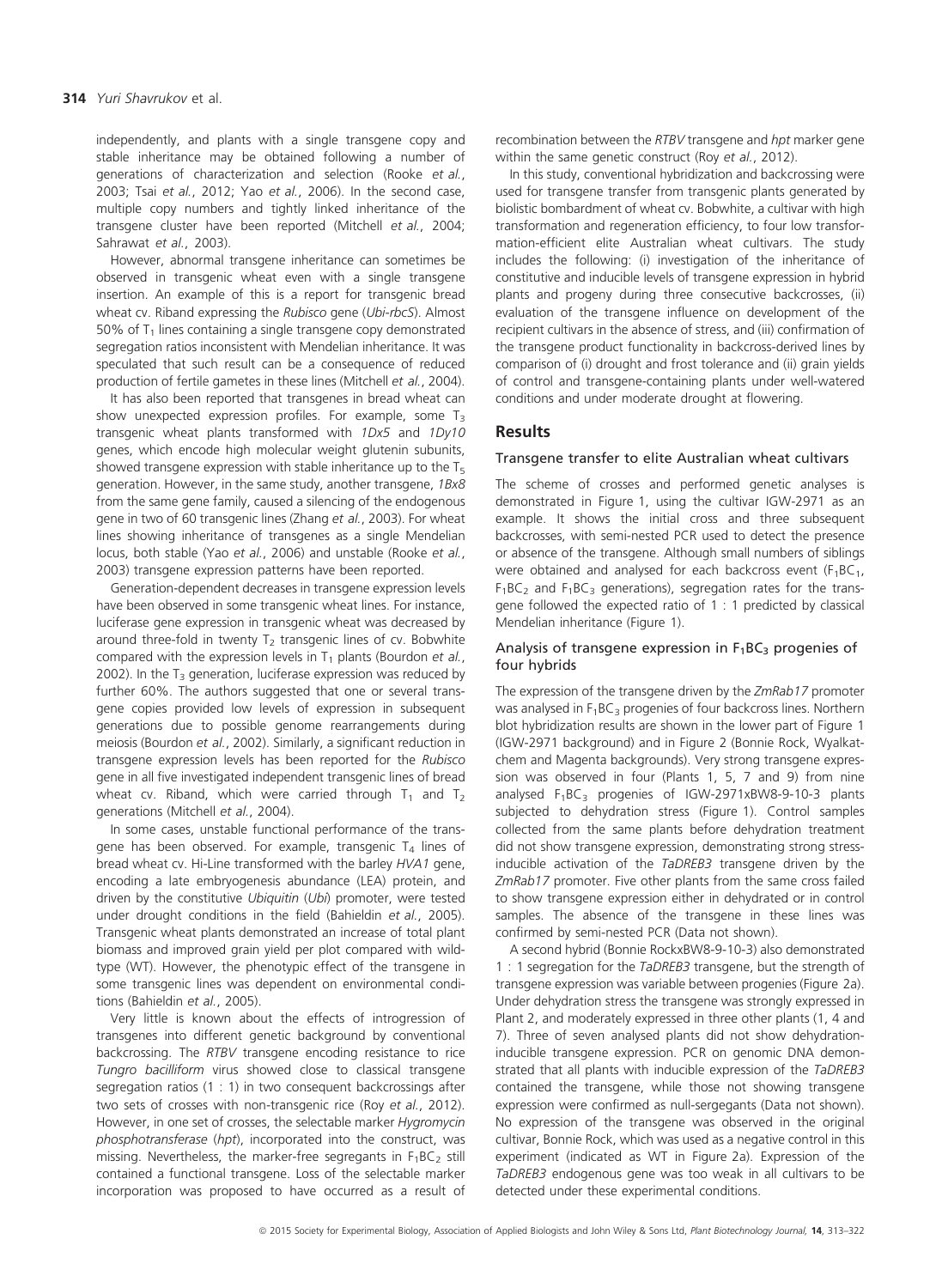Figure 1 Schematic representation of the crossing strategy between bread wheat cv. IGW-2971 and  $T_3$  progeny of transgenic line BW8-9-10-3, containing the construct pZmRab17:: TaDREB3. Transgene-containing hybrid plants are shown in black circles and null-segregants in clear circles. Nine plants from the  $F_1BC_3$  generation were used for Northern blot analysis, where both dehydrated (D) and control (C) leaf samples for each plant were analysed for transgene (TaDREB3) expression.  $\lambda$ , size marker; P, positive control of diluted DNA probe (coding region of TaDREB3). Ribosomal RNA (rRNA) bands indicate sample loading variability.



(a) **Bonnie Rock** TaDREB3 rRNA  $\lambda$ D  $\mathsf{C}$ D C D  $\mathsf{C}$ D C D  $\mathsf{C}$ D  $\mathsf{C}$ D  $\mathsf{C}$ D C P Line 6  $\frac{1}{2}$  $\frac{1}{2}$ Line A  $\frac{1}{2}$  $\frac{1}{2}$  $\frac{1}{2}$ Line 1 (b) Wyalkatchem Magenta TaDREB3 **CONTROL STATE** 687 948 rRNA D D  $\mathsf{C}$ D C D C  $\mathsf{C}$  $\mathsf{P}$ λ  $\mathsf{C}$ D C D  $\frac{1}{2}$  $\frac{1}{2}$ Line<sub>2</sub> Line<sup>1</sup> Line<sup>1</sup>  $\overline{\mathcal{U}}$ 

Figure 2 Transgene (TaDREB3) expression levels in leaves analysed by Northern blot hybridization. Leaves were collected from  $F_1BC_3$  plants with: (a) Bonnie Rock, and (b) Wyalkatchem and Magenta. D, dehydrated leaves; C, control leaves;  $\lambda$ , size marker; P, positive control of diluted DNA probe (coding region of TaDREB3). Ribosomal RNA (rRNA) bands indicate sample loading variability.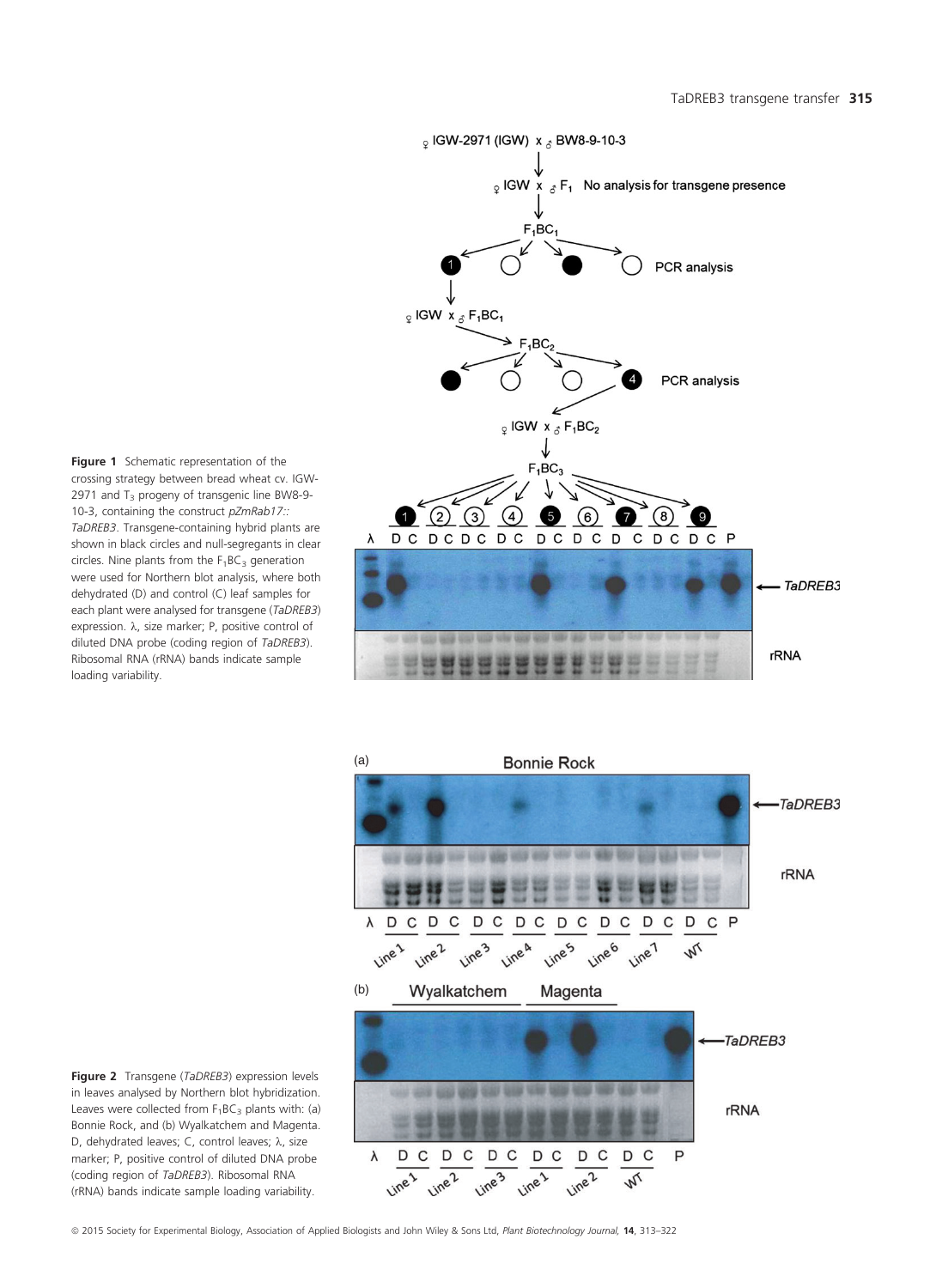#### 316 Yuri Shavrukov et al.

Unexpected results were obtained for the third hybrid (WyalkatchemxBW8-9-10-3), where six plants of the  $F_1BC_3$  progeny were analysed. Semi-nested PCR indicated that three plants (1, 2 and 3) contained the transgene, while plants 4, 5 and 6 were nullsegregants (Data not shown). However, none of the plants displayed drought-inducible transgene expression (Figure 2b), and therefore, this hybrid was withdrawn from further analysis.

For the fourth hybrid between Magenta and BW8-9-10-3, only two plants were obtained in the  $F_1BC_3$  generation. Semi-nested PCR confirmed the presence of the transgene in both plants, and both plants showed very high transgene expression levels in dehydrated leaves. Non-treated leaves and a control WT plant (original cultivar Magenta) showed neither transgene nor endogenous gene expression (Figure 2b).

#### Transgene copy number and segregation in  $F_2BC_3$  plants

We performed analysis of transgene segregation in self-pollinated progenies of IGW-2971, Bonnie Rock and Magenta  $F_1BC_3$  plants containing the TaDREB3 transgene. Quantitative estimation of transgene copy number was also carried out in  $F_2BC_3$  progenies (Table 1). The qPCR data confirmed our findings of the presence/ absence of the transgene in segregating progeny using seminested PCR. Transgene copy number was estimated in 12  $F_2BC_3$ plants for each cross-combination and the data used to assess segregation ratios (Table 1).

The working hypothesis for transgene inheritance was that in the case of a single transgene insertion, segregation should

Table 1 Transgene copy number determined by gPCR, in the progenies (12 plants) of transgene-containing  $F_1BC_3$  lines from three cross-combinations

|                                  | Transgene copy number |          |                |          |                | Randomization |          |  |
|----------------------------------|-----------------------|----------|----------------|----------|----------------|---------------|----------|--|
| Hybrid and lines                 | 0                     | 1        | 2              | 3        | 4              | probability   | $\chi^2$ |  |
| Hybrid 1: IGW-2971xBW8-9-10-3    |                       |          |                |          |                |               |          |  |
| Line 1                           | 4                     | 4        | 4              | 0        | 0              | 0.60          |          |  |
| Line 5                           | 3                     | 7        | $\overline{2}$ | $\Omega$ | 0              | 0.93          |          |  |
| Line 7                           | 5                     | 6        | 1              | $\Omega$ | 0              | 0.27          |          |  |
| Line 9                           | 4                     | 6        | $\overline{2}$ | $\Omega$ | $\Omega$       | 0.71          |          |  |
| Total                            | 16                    | 23       | 9              | $\Omega$ | $\Omega$       |               | 2.13     |  |
| Hybrid 2: Bonnie RockxBW8-9-10-3 |                       |          |                |          |                |               |          |  |
| Line 1                           | 3                     | 5        | 3              | 1        | 0              |               |          |  |
| Line 2                           | 0                     | 1        | 3              | 5        | 3              |               |          |  |
| Line 4                           | 4                     | $\Omega$ | 5              | 1        | $\overline{2}$ |               |          |  |
| Line 7                           | 3                     | $\Omega$ | 5              | 1        | 3              |               |          |  |
| Total                            | 10                    | 6        | 16             | 8        | 8              |               | $15.17*$ |  |
| Hybrid 3: MagentaxBW8-9-10-3     |                       |          |                |          |                |               |          |  |
| Line 1                           | 3                     | 4        | 5              | 0        | $\Omega$       | 0.39          |          |  |
| Line 2                           | 4                     | 6        | $\mathcal{P}$  | 0        | 0              | 0.71          |          |  |
| Total                            | 7                     | 10       | 7              | $\Omega$ | 0              |               | 0.67     |  |

Results of Randomization tests for goodness-of-fit (Randomization probability) for 10 000 replicates and  $\chi^2$  tests ( $\chi^2{}_{0.05}$  = 5.99; dF = 2), both for single gene segregation (1 : 2 : 1), are shown for each transgenic line independently  $(n = 12)$  and for F<sub>2</sub>BC<sub>3</sub> progeny from all transgenic lines in each hybrid combination ( $n = 24-60$ ), respectively.

\*Significantly ( $P < 0.05$ ) different from expected segregation for a single gene using  $\gamma^2$  tests.

follow simple Mendelian inheritance. Progeny from all four transgenic plants derived from the first hybrid (IGW-2971xBW8- 9-10-3), and from both transgenic plants derived from a hybrid with Magenta, showed segregation according to Mendelian expectation, indicating the presence of a single copy of the transgene in  $F_1BC_3$  plants. No significant deviation from the expected segregation ratio (1 : 2 : 1) was observed in these two cross-combinations, either for individual sibling lines or for the total progeny, as confirmed by Randomization tests for goodnessof-fit and  $\chi^2$  tests, respectively (Table 1). qPCR suggested that none of the progeny contained more than two copies (one on each homologous chromosome) of the transgene, confirming a single gene inheritance in these crosses. By contrast, there were multiple copies of the transgene in  $F_2BC_3$  plants from the cross Bonnie RockxBW8-9-10-3, and transgene segregation ratios deviated significantly from that expected for a single gene inheritance hypothesis (Table 1).

#### Growth and yield characteristics of transgenecontaining backcross lines grown in pots under wellwatered or drought conditions

Growth analysis of transgenic plants in the  $F_2BC_3$  generation in favourable, well-watered conditions in pots revealed no significant differences compared to either corresponding WT plants or null-segregants (Table 2). Next, a drought survival test was conducted in pots. Each pot contained three backcross plants from the same line with a single copy of the transgene, and one WT plant as a control. Drought conditions were severe enough to kill 35–40% of WT plants before re-watering (Figure 3). The survival test indicated better drought survival rates in all four  $F_2BC_3$  transgene-containing lines derived from the hybrid combination IGW-2971xBW8-9-10-3, with 12–18% higher survival rates compared with both WT (parental cultivar IGW-2971) and null-segregants (Figure 4a). The differences were moderate but significant for all four tested lines.

Drought survival rates were also higher than controls (corresponding WT and null-segregant) for lines derived from the hybrid combination Bonnie RockxBW8-9-10-3, although the differences were significant only for one of the four lines (Figure 4b; No. 7). Significant differences in survival were observed for both  $F_2BC_3$  transgene-containing lines derived from the hybrid MagentaxBW8-9-10-3 compared with both the corresponding WT and null-segregants (Figure 4c).

## Seed yields of transgene-containing backcross lines grown in large containers with either sufficient or insufficient watering

Under well-watered conditions, none of the tested transgenecontaining backcross lines selected from three hybrid combinations showed significant differences in seed yield compared with the corresponding recurrent parents or null-segregants (Figure S1).

When grown in water-limited conditions, two of the transgene-containing backcross lines (IGW-2971xBW8-9-10-3, No. 5-8, and Bonnie RockxBW8-9-10-3, No. 4-1) demonstrated significant ( $P < 0.05$ ) increase in seed yield compared to the corresponding recurrent parents (Figure 5). The yield increases for these two lines were 18.9% and 21.5%, respectively. Seed yields of two tested lines derived from the cross MagentaxBW8-9-10-3 were not significantly different compared to the yield of recurrent parent Magenta (Figure 5).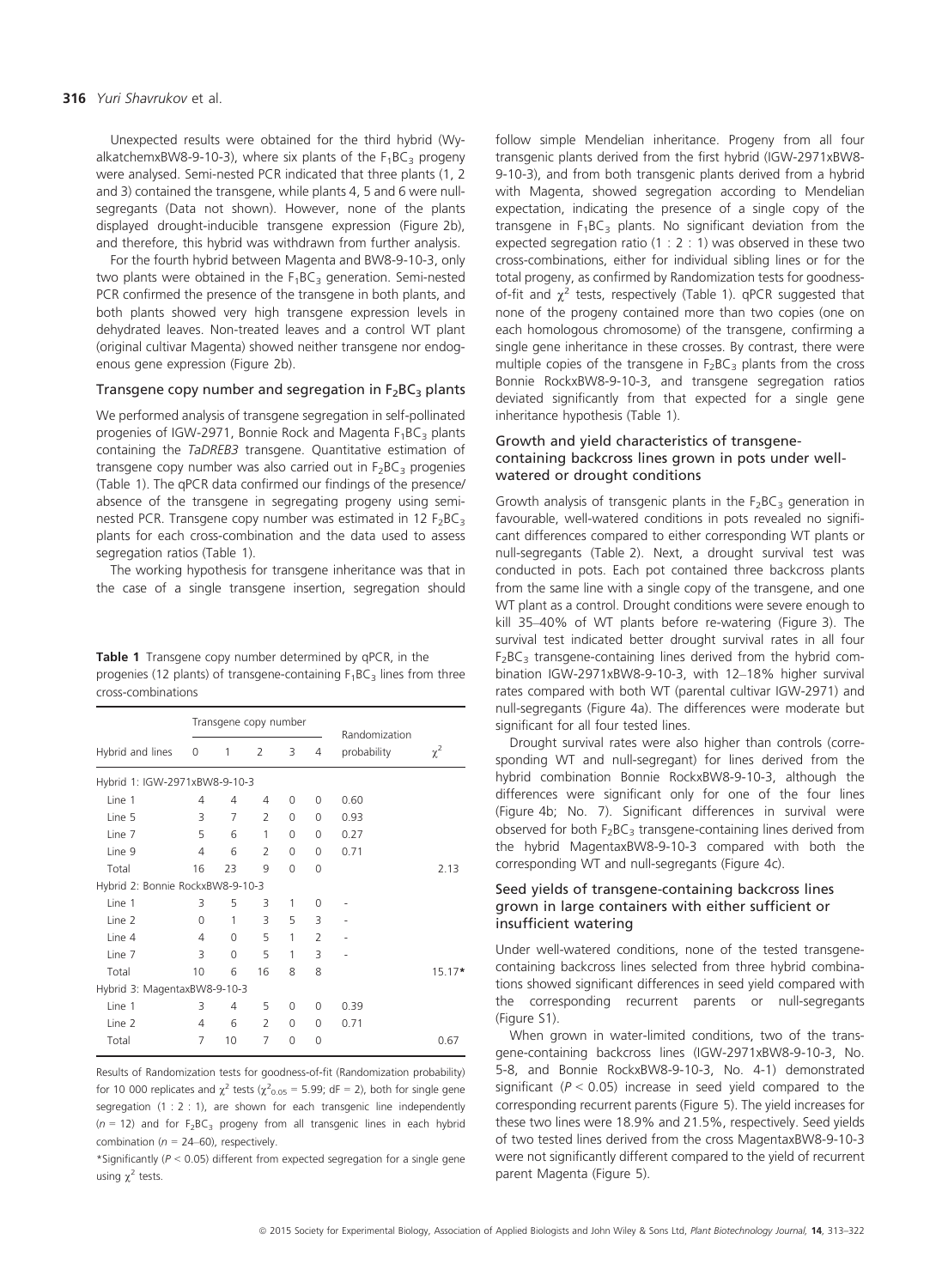Table 2 Growth and yield components of F<sub>2</sub>BC<sub>3</sub> lines of three hybrid combinations in pots under well-watered conditions with confirmed drought-inducible expression of the TaDREB3 transgene. Corresponding wild-type (WT) and null-segregant plants (Nulls) were used as controls. Data represent means of eight biological replicates  $\pm$  SE. A single-factor ANOVA test was applied for each hybrid combination

|              | Plant height (cm)                | Seed weight per plant (g) | Number of seeds per spike | Single seed weight (mg) | ANOVA, F <sub>critical</sub> |
|--------------|----------------------------------|---------------------------|---------------------------|-------------------------|------------------------------|
|              | Hybrid 1: IGW-2971xBW8-9-10-3    |                           |                           |                         |                              |
| WT           | $60.5 \pm 2.6$                   | $3.3 \pm 0.5$             | $27.7 \pm 2.6$            | $34.3 \pm 1.3$          |                              |
| <b>Nulls</b> | $62.0 \pm 6.3$                   | $3.4 \pm 0.4$             | $27.9 \pm 4.7$            | $31.9 \pm 3.3$          |                              |
| Line 1       | 57.0 $\pm$ 3.9                   | $4.2 \pm 1.1$             | $28.9 \pm 4.9$            | $38.0 \pm 1.6$          |                              |
| Line 5       | $62.0 \pm 3.0$                   | $3.5 \pm 0.5$             | $29.4 \pm 2.7$            | $38.6 \pm 1.3$          |                              |
| Line 7       | $66.9 \pm 4.6$                   | $3.9 \pm 0.4$             | $29.5 \pm 1.3$            | $40.5 \pm 2.2$          |                              |
| Line 9       | $60.6 \pm 6.2$                   | $3.8 \pm 0.7$             | $27.7 \pm 2.5$            | $37.2 \pm 3.2$          |                              |
| <b>ANOVA</b> | $0.44$ (ns)                      | $0.57$ (ns)               | $0.29$ (ns)               | 1.96 $(ns)$             | 2.84                         |
|              | Hybrid 2: Bonnie RockxBW8-9-10-3 |                           |                           |                         |                              |
| WT           | $68.6 \pm 2.6$                   | $5.8 \pm 0.4$             | $25.5 \pm 2.4$            | 43.1 $\pm$ 1.1          |                              |
| <b>Nulls</b> | $69.5 \pm 2.4$                   | $5.6 \pm 0.7$             | $23.9 \pm 2.1$            | $41.5 \pm 2.1$          |                              |
| Line 1       | $66.4 \pm 3.2$                   | $5.4 \pm 0.5$             | $23.0 \pm 1.4$            | $44.3 \pm 1.0$          |                              |
| Line 2       | 69.1 $\pm$ 2.6                   | $5.8 \pm 0.3$             | $23.1 \pm 2.9$            | $43.4 \pm 1.2$          |                              |
| Line 4       | 69.7 $\pm$ 1.7                   | $5.7 \pm 0.8$             | $25.3 \pm 2.5$            | $39.2 \pm 1.5$          |                              |
| Line 7       | $72.7 \pm 3.5$                   | $4.9 \pm 0.6$             | $25.6 \pm 2.6$            | $41.2 \pm 1.1$          |                              |
| <b>ANOVA</b> | $2.19$ (ns)                      | $1.18$ (ns)               | $1.61$ (ns)               | $0.68$ (ns)             | 2.74                         |
|              | Hybrid 3: MagentaxBW8-9-10-3     |                           |                           |                         |                              |
| <b>WT</b>    | $68.0 \pm 4.5$                   | $5.2 \pm 0.6$             | $20.8 \pm 2.8$            | $45.2 \pm 3.2$          |                              |
| <b>Nulls</b> | $65.0 \pm 5.5$                   | $5.0 \pm 0.6$             | $21.8 \pm 3.0$            | $45.9 \pm 3.4$          |                              |
| Line 1       | $61.3 \pm 3.8$                   | $4.8 \pm 0.5$             | $21.5 \pm 3.1$            | $43.6 \pm 3.5$          |                              |
| Line 2       | $61.4 \pm 6.5$                   | $4.9 \pm 0.3$             | $23.7 \pm 3.3$            | $41.3 \pm 2.8$          |                              |
| <b>ANOVA</b> | $1.95$ (ns)                      | $0.14$ (ns)               | 1.14 $(ns)$               | $0.81$ (ns)             | 4.74                         |

ns, not significant difference.

 $F$  values and  $F_{critical}$  are shown in bold.



Figure 3 Images of plants at different stages of the drought survival test: (a) the day on watering was withheld, (b) day six of drought, (c) day 12 of drought, immediately before re-watering, (d) 1 week after re-watering. Each pot contained five plants including WT, a null-segregant and three plants from each of three randomly selected independent  $F_2BC_3$  transgenic lines.

# Frost tolerance of transgene-containing backcross plants

The two best-performing backcross lines from the drought experiment were chosen for assessment of their response to cold stress. There were no significant differences in survival rates following a frost treatment between transgene-containing backcross lines IGW-2971xBW8-9-10-3 and Bonnie RockxBW8-9-10-3 and their corresponding recurrent parents (Figure S2). Survival rates of all analysed plants were within the range 41.7–50.0%. Furthermore, no significant differences were found between TaDREB3 expression levels of untreated leaves and leaves exposed to cold temperatures for either of the backcross lines (Figure S3),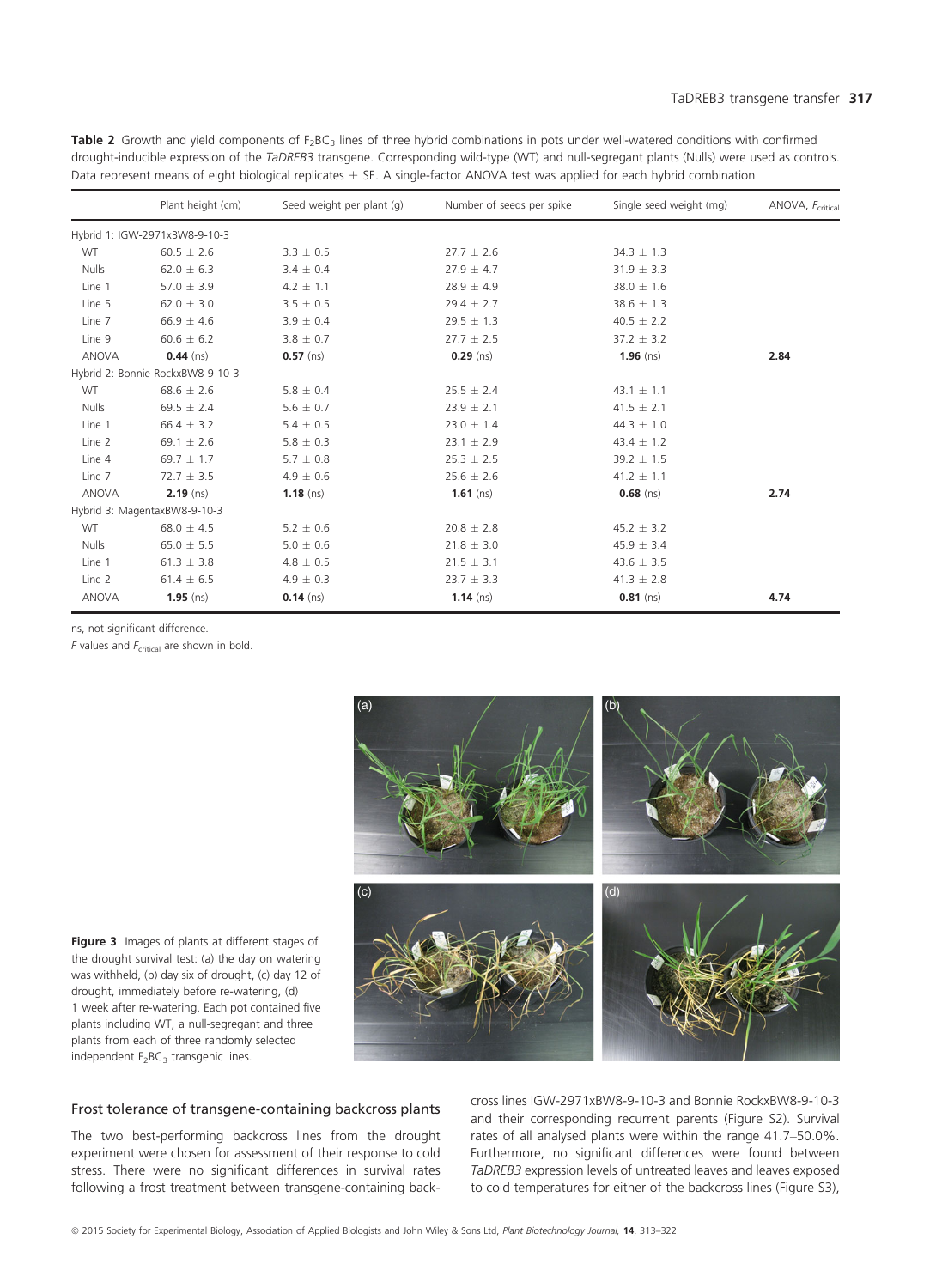



Figure 5 Seed yields obtained in water-limited growth conditions for transgene-containing lines derived from three cross-combinations: (a) IGW-2971xBW8-9-10-3, (b) Bonnie RockxBW8-9-10-3 and (c) MagentaxBW8-9-10-3. Two lines of each transgene-containing hybrid  $F_3BC_3$  combination were used in an experiment conducted in large containers under a controlled watering regime. Parental cultivars and respective null-segregants were included for comparison. Bars represent means for 16 biological replicates  $\pm$  SE. Asterisks indicate significant differences ( $P < 0.05$ ) between transgenic lines and the corresponding recurrent parent, calculated using a Student's t-test.

indicating that the TaDREB3 transgene in these lines was not cold-stress inducible and conferred no performance or survival advantage in cold conditions.

## **Discussion**

Genetic transformation is often limited to those plant genotypes which are amenable to transformation and subsequent regeneration in tissue culture. The bread wheat cultivar Bobwhite is particularly favourable for regeneration after transformation by particle bombardment and provides high numbers of transformation events (reviewed in Sahrawat et al., 2003; Vasil, 2007). Bobwhite is a generic name that refers to all sister-lines derived from the cross CM 33203 with a line containing Aurora, Kalyan, Bluebird and Woodpecker in its pedigree, made by the CIMMYT bread wheat program in the early 1970s (Warburton et al., 2002). It is not grown commercially in Australia, but is used across the world for its relative amenability to genetic modification.

**Figure 4** Percentage survival of  $F_2BC_3$  plants in a pot-based drought tolerance test for lines derived from each of three hybrid combinations: (a) IGW-2971xBW8-9-10-3, (b) Bonnie RockxBW8-9-10-3 and (c) MagentaxBW8-9-10-3. Corresponding wild-type plants and respective null-segregants are also shown (white and grey bars, respectively). Bars represent means  $\pm$  SE for five experiments, where 12 plants were used in each experiment. Significant differences ( $P < 0.05$ ) between transgenic lines and corresponding WT/Nulls in each hybrid were calculated by Student's t-test and are indicated by asterisks.

Successful transgenic lines generated in the Bobwhite background have a low potential for commercial application. In this work, we: (i) successfully transferred a transgene from transgenic wheat cv. Bobwhite into modern elite Australian cultivars by conventional cross-hybridization and backcrossing; (ii) analysed transgene inheritance and stability of expression across several backcross generations; (iii) evaluated the backcross lines for tolerance to severe drought and performance under sufficient and limited watering; and (iv) assessed two selected backcross lines for frost tolerance during vegetative development.

A concerning consequence of transformation by particle bombardment is that DNA of the recipient genome can be damaged by random, uncontrolled insertions of construct-derived DNA fragments, resulting in mutations in endogenous genes or their regulatory regions (Ismagul et al., 2014). This can lead to aberrant phenotypes of transgenic plants that have no relation to the phenotype produced as a result of transgene expression. One solution to this problem is the development of protocols with improved transformation efficiency, high regeneration capability and decreased DNA damage, optimized for specific target bread wheat cultivars. If achievable in a range of adapted genotypes, this would provide the most time and labour-effective pipeline for generation of transgenics (reviewed in Sahrawat et al., 2003). Alternatively, the primary transgenic material obtained by current methods of biolistic bombardment of cv. Bobwhite may be used for hybridization and backcrossing with elite target bread wheat cultivars. This would facilitate transgene transfer into more suitable genetic backgrounds, and multiple rounds of backcrossing would dilute out any effects of undesirable T-DNA insertions. We have investigated the validity of this approach in the current study.

Backcrossing approaches have been used since the early days of systematic plant breeding and are routinely used in conventional plant breeding. However, there are only a few reports of the use of hybridization and backcrossing for transfer of a transgene. The approach was used for rice (Roy et al., 2012) and tobacco (Lewis and Kernodle, 2009), and in both cases, transgenes were inherited as simple Mendelian traits. In wheat, the inheritance of transgenes during self-pollination over several generations has been studied (reviewed in Vasil, 2007), as well as the control of transgene flow following accidental hybridization of transgenic wheat with non-transgenic plants in the field (Rieben et al., 2011). There are no reports of intentional transgene transfer by crossing of wheat plants.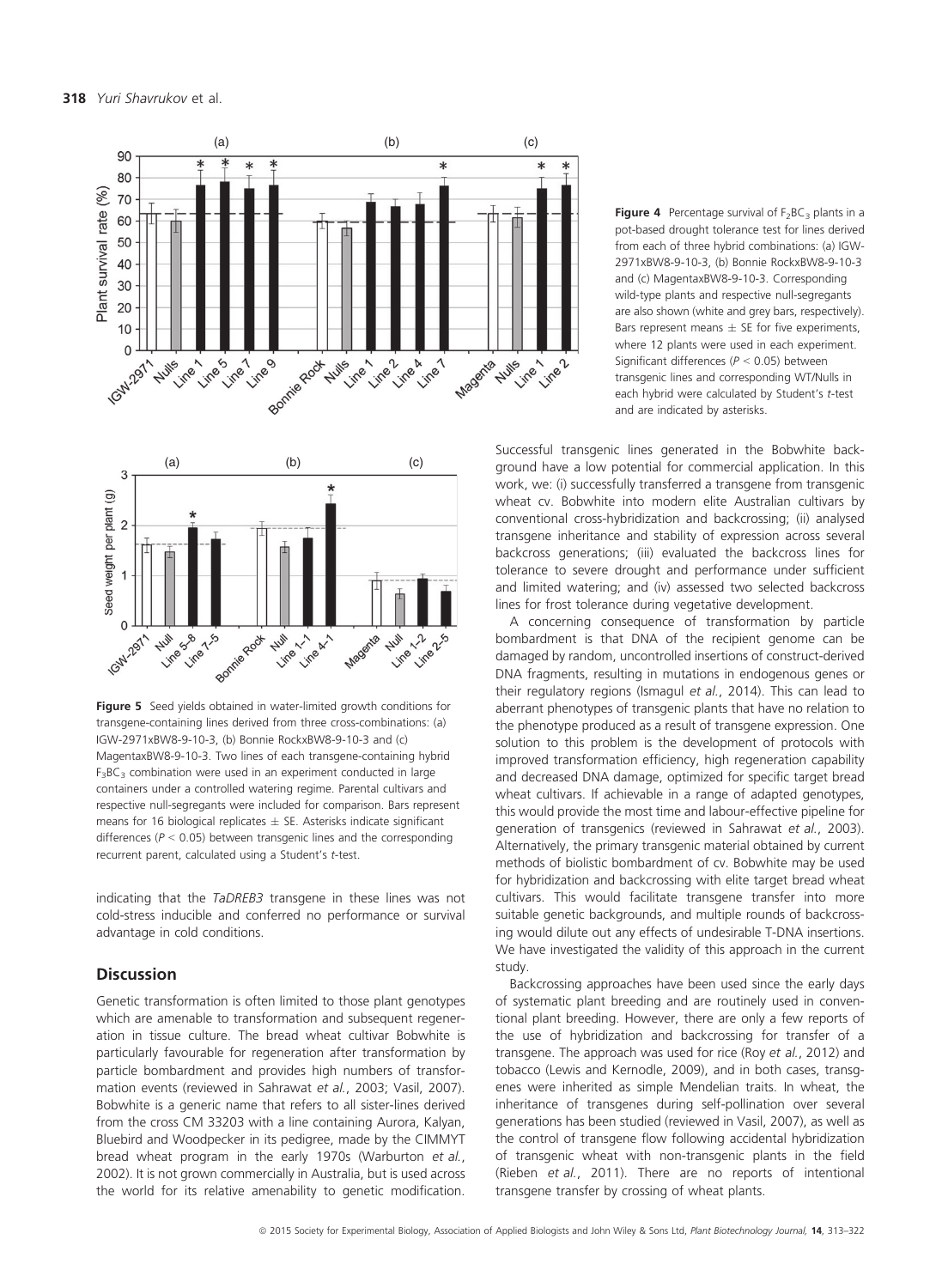In spite of Mendelian inheritance, both stable (Yao et al., 2006; Zhang et al., 2003) and unstable (Bahieldin et al., 2005; Bourdon et al., 2002; Rooke et al., 2003) expressions of transgenes has been reported in subsequent generations after self-pollination of transgenic wheat plants. In addition, transgene silencing was observed either in some (Zhang et al., 2003) or in all (Mitchell et al., 2004) studied transgenic lines. Such differences in transgene inheritance and in the frequency of gene silencing were linked to numbers of insertions per transformation event and differences in genotypes used for transformation. It is still not absolutely clear where and how transgenes are introduced into the genome during biolistic transformation, and this largely remains an uncontrolled process. However, transgene inheritance is expected to be directly related to its status (hemi-, homo- or

heterozygous) in the transgenic plants, and to recombination events occurring in areas surrounding the transgene. In this study, we have shown that inheritance of the transgene in  $F_1BC_3$  and  $F_2BC_3$  progenies of two hybrids (IGW-2971 and Magenta crossed with the line BW8-9-10-3, containing multiple copies of a ZmRab17::TaDREB3 transgene) was generally in agreement with classic Mendelian segregation as a single locus. A third hybrid combination (Bonnie RockxBW8-9-10-3) showed a

more complicated inheritance pattern, probably as a result of the

segregation of several transgene copies. Failure to detect gene expression in any progeny derived from the hybrid combination WyalkatchemxBW8-9-10-3, despite the presence of the transgene, may suggest transgene silencing in this particular cultivar. Alternatively, there may have been transfer of only a partial fragment of the transgene to this case. A third, although less likely reason could be that there was insufficient leaf dehydration of the backcross lines derived from the Wyalkatchem background, resulting in failure to activate the ZmRab17 promoter. However, the drought stress imposed for gene expression analysis on all cultivars was severe, and Wyalkatchem is not reported to be outstandingly droughttolerant relative to the other chosen recipient wheats. Further analysis of transgene integrity and methylation status, identification of transgene position in the wheat genome and/or optimization of stress conditions will be required to understand the absence of transgene expression in the Wyalkatchem background.

We found that under well-watered conditions, all transgenecontaining backcross lines had growth and grain yield characteristics similar to those of corresponding WT plants and nullsegregants. These results were consistent in all experiments, regardless of whether plants were grown in pots (Table 2) or in large containers (Figure S1). We also found that the TaDREB3 transgene driven by the stress-inducible ZmRab17 promoter is expressed only in response to drought / leaf dehydration and had very low basal levels of expression in the absence of stress (Figures 1 and 2). Therefore, any differences in plant growth or seed production under well-watered conditions between  $F_2BC_3$ lines and control plants would be attributable to the presence of a small portion of the Bobwhite genome (approx. 6%), which still remains in the genome of backcross plants after three rounds of backcrossing.

All  $F_2BC_3$  transgene-expressing hybrid lines derived from two hybrid combinations (IGW-2971xBW8-9-10-3 and MagentaxBW8-9-10-3) and one transgenic line derived from the hybrid combination Bonnie RockxBW8-9-10-3 demonstrated higher drought tolerance than WT plants and null-segregants by showing significantly higher (12–18%) drought survival rates

after strong drought stress (Figure 4). We then evaluated the lines by growing them in large containers in conditions of limited water at flowering, allowing a more precise comparison of yields of backcross and control plants in conditions more related to water deficit in the field. Only two transgenic lines (Line 5–8 from IGW-2971 background and Line 4–1 from Bonnie Rock background) demonstrated significantly higher seed yield in drought conditions than control plants (Figures 4 and 5). Inconsistent results were obtained for another transgenic line from the first hybrid combination. The Line 7–5 (IGW-2971 background) did not have improved seed yield compared with control plants under limited watering (Figure 5) but had better drought survival rate than other well-performing lines (Figure 4). Conflicting results were also obtained for lines of the hybrid combination MagentaxBW8-9-10-3. Two transgenic lines of this hybrid were evaluated for both drought survival rates and performance under limited watering (Figures 4 and 5). Despite good drought survival rates, the same lines showed no yield improvement under moderate drought conditions compared with WT plants (cv. Magenta). The results of our drought survival test do not necessary correlate with seed yield under moderate drought conditions, and this observation needs more attention in further research. A number of recent reviews emphasizes that strong drought conditions used in glasshouse experiments can lead to results that are very different from those obtained in the field, where drought usually has a moderate or cyclical character. Disparate outcomes have been observed in studies with Arabidopsis (Skirycz et al., 2011) and crop species (Langridge and Reynolds, 2015; Lawlor, 2013; Tuberosa, 2012). Nevertheless, in our study, transgenic Line 5–8 (IGW-2971 background) and Line 4–1 (Bonnie Rock background) demonstrated promising results in drought survival test and also produced significantly higher yield in moderate drought conditions. It is important to note that the yield assay system used would only allow detection of major differences in yield; the two positive lines both showed around 20% increased yield under drought relative to controls. More extensive trials, particularly under normal field conditions, will be needed. With the aim of better understanding the physiological differences between transgenic and parental plants, these trials should include the collection of data on a range of drought physiological parameters, such as membrane thermo-stability, Fv/ Fm ratios, chlorophyll measurements, osmotic adjustment, photosynthetic rate, canopy temperature and carbon isotope discrimination.  $F_3BC_3$  progeny of Line 5-8 (IGW-2971 background) and Line 4–1 (Bonnie Rock background) are currently being multiplied for field trials.

The TaDREB3 gene has been demonstrated to confer a significant enhancement of frost tolerance in transgenic barley when over-expressed using stress-inducible promoters (Kovalchuk et al., 2013; Morran et al., 2011). However, in this study, comparison of the frost tolerance of two hybrid lines (IGW-2971xBW8-9-10-3 and Bonnie RockxBW8-9-10-3) with those of control plants revealed no significant differences. There was also no detectable increase in transgene expression in response to cold treatment (Figure S3). These data correlate with earlier findings for Rab17-driven expression of TaDREB3 in wheat (cv. Bobwhite; Morran et al., 2011). Our findings indicate that the ZmRab17 promoter behaves in the same way in all tested wheat backgrounds: namely, no basal constitutive component of activity, no induction by cold, and strong activation in four from five tested backgrounds (including cv. Bobwhite) by the dehydration component of drought.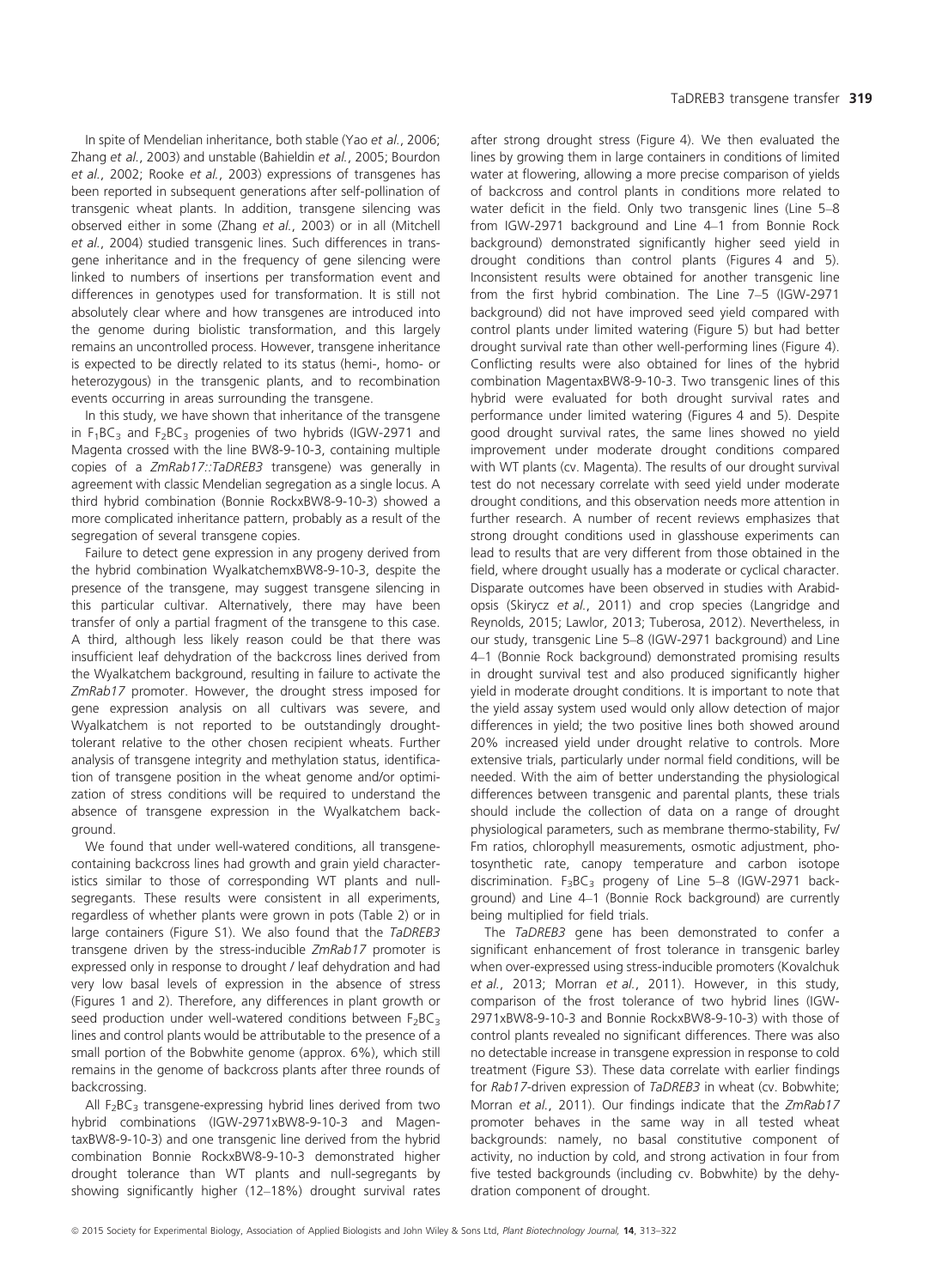#### 320 Yuri Shavrukov et al.

It is important to emphasize that the four recipient cultivars chosen for this study are modern, elite Australian varieties of bread wheat that already have excellent yield and stress tolerance characteristics. Yet our results indicate that further improvement of drought tolerance and performance of such cultivars by transfer of a single transgene is possible. These findings support the potential for further gains in drought tolerance and improved yield under limited watering regimes by application of genetic engineering technologies and their incorporation into conventional breeding programs.

# Experimental procedures

## Plant material

Four bread wheat (Triticum aestivum L.) cultivars (Bonnie Rock, IGW-2971, Magenta and Wyalkatchem) were kindly provided by Robyn McLean, Department of Agriculture and Food, Western Australia (Australia).

The preparation of  $pZmRab17::TaDREB3$  construct and generation of transgenic wheat cv. Bobwhite plants using biolistic bombardment was described previously (Ismagul et al., 2014; Kovalchuk et al., 2009; Morran et al., 2011). The progeny of the transgenic line BW8-9-10-3 ( $T_3$  generation) were used for crossing. This transgenic line had multiple transgene insertions, stable transgene expression across three generations and significantly enhanced drought tolerance compared with WT plants.

## Plant hybridization

Progeny of transgenic line BW8-9-10-3 and four recipient bread wheats were grown together in a greenhouse for crossing. One plant from each of four recipients was used as a maternal parent for hybridization. Florets were emasculated and isolated with paper bags. Pollen was collected from several  $T_3$  plants of BW8-9-10-3 and used for pollination.  $F_1$  hybrid plants were grown to flowering, and a single plant from each cross was randomly selected as a pollen producer for backcrossing with the respective recurrent parent. Backcrosses were repeated three times using the recipient bread wheat cultivar as the maternal parent, and a single plant for each backcross and combination was selected as a pollinator, based on PCR analysis of transgene presence. Four  $F_1BC_3$  sib-lines were represented by 7, 9, 2 and 6 plants after manual pollination of each cross-combination with pollen of recurrent parents: Bonnie Rock, IGW-2971, Magenta and Wyalkatchem, respectively. Transgenic lines in four  $F_2BC_3$  crosscombinations were produced as a result of paper bag-controlled self-pollination of each individual plant from the  $F_1BC_3$  progenies.

#### Detection of transgene presence using semi-nested PCR

DNA was extracted from young leaf tissue using a freeze-dry method (Shavrukov et al., 2010). The conditions of semi-nested PCR, which was used to determine the presence of the transgene, are described in Data S1.

#### Analysis of transgene expression

Two leaves were collected from well-watered 3 week-old plants. One leaf was immediately frozen in liquid nitrogen and used as a control. The second leaf was subjected to 5 h of dehydration at room temperature (about 23 °C) until the first visual symptoms of dehydration (wilting) became obvious. For cold/frost treatment experiments, a single leaf was collected from each plant at room temperature before application of cold/frost, and a second leaf collected after a slow temperature decrease (three hours) from

room temperature to 4 °C followed by 4 h of incubation at 4 °C. After sampling, these plants were immediately exposed to a frost treatment as described by Morran et al. (2011). RNA was extracted from leaf samples using TRIzol-like reagent and a modified method (Chomczynski and Sacchi, 1987), as described by Shavrukov et al. (2013). Transgene expression was analysed using Northern blot hybridization as described by Sambrook and Russell (2001). For the frost tolerance experiment, quantitative RT-PCR (qRT-PCR) analyses of TaDREB3 gene expression in leaves were performed using transgene specific primers (Table S1). Two housekeeping genes, Glyceraldehyde 3-phosphate dehydrogenase (GAPDH) and Cyclophilin (Cyc), were used for normalization. The conditions for qRT-PCR have been described previously (Burton et al., 2008).

#### Estimation of transgene copy number

Quantitative PCR on genomic DNA was used for estimation of transgene copy number, essentially as described by Kovalchuk et al. (2013). For template loading normalization, PCRs were performed using primers and probes complimentary to the singlecopy endogenous reference gene Puroindoline-b (Pin-b) (Li et al., 2004; Zhiwu et al., 2004). The oligonucleotide sequences of primers Pin-b-F and Pin-b-R are given in Table S1. The TaqMan probe was dual-labelled with 5'-CAL-fluor-Gold540 and BHQ1-3', and a portion of the nos terminator was used as the target sequence (primers given in Table S1).

## Characterization of growth and yield under wellwatered conditions

Eight biological replicates for each line in the  $F_2BC_3$  generation, their corresponding null-segregants and WT plants, were grown to maturity in a greenhouse, in 10-cm square pots (one plant per pot) filled with a coco-peat-based potting mix. Plants were grown under well-watered conditions, at 24 °C/16 °C, day/night temperature, and 16 h long day. Measurements of plant height and yield components (e.g. seed weight per plant, seed number per spike and number of spikes) were recorded at harvesting.

## Assessment of survival rates under stringent drought and frost conditions

Plants of the  $F_2BC_3$  generation were tested for transgene presence and expression, and selected lines were used in drought tolerance tests. Seeds were germinated in Petri dishes, and seedlings were grown for 1 week. During this time, transgene presence was confirmed by semi-nested PCR, and plants containing the transgene were transferred to 15 cm diameter pots filled with coco-peat. Each pot contained three randomly selected transgene-positive plants from a single line, one confirmed nullsegregant from the same cross and one WT plant of the maternal cultivar used in the initial cross. Twelve biological replicates from each  $F_2BC_3$  family were used in the experiment. Plants were grown in a growth room, using conditions previously described by Morran et al. (2011). After 1 month of growth under wellwatered conditions, water was withheld for 12 days. When the volumetric water content (VWC) in soil decreased to 2–3% and severe wilting symptoms were observed, the plants were rewatered. Numbers of surviving plants were recorded 12 days after re-watering. The experiment was repeated five times.

For frost survival stress, 1-month-old transgenic and WT plants were grown in pots as described for the drought tolerance test. Two stable non-segregating transgenic lines  $(F_3BC_3$  generation) were selected for the experiment, from different hybrid combi-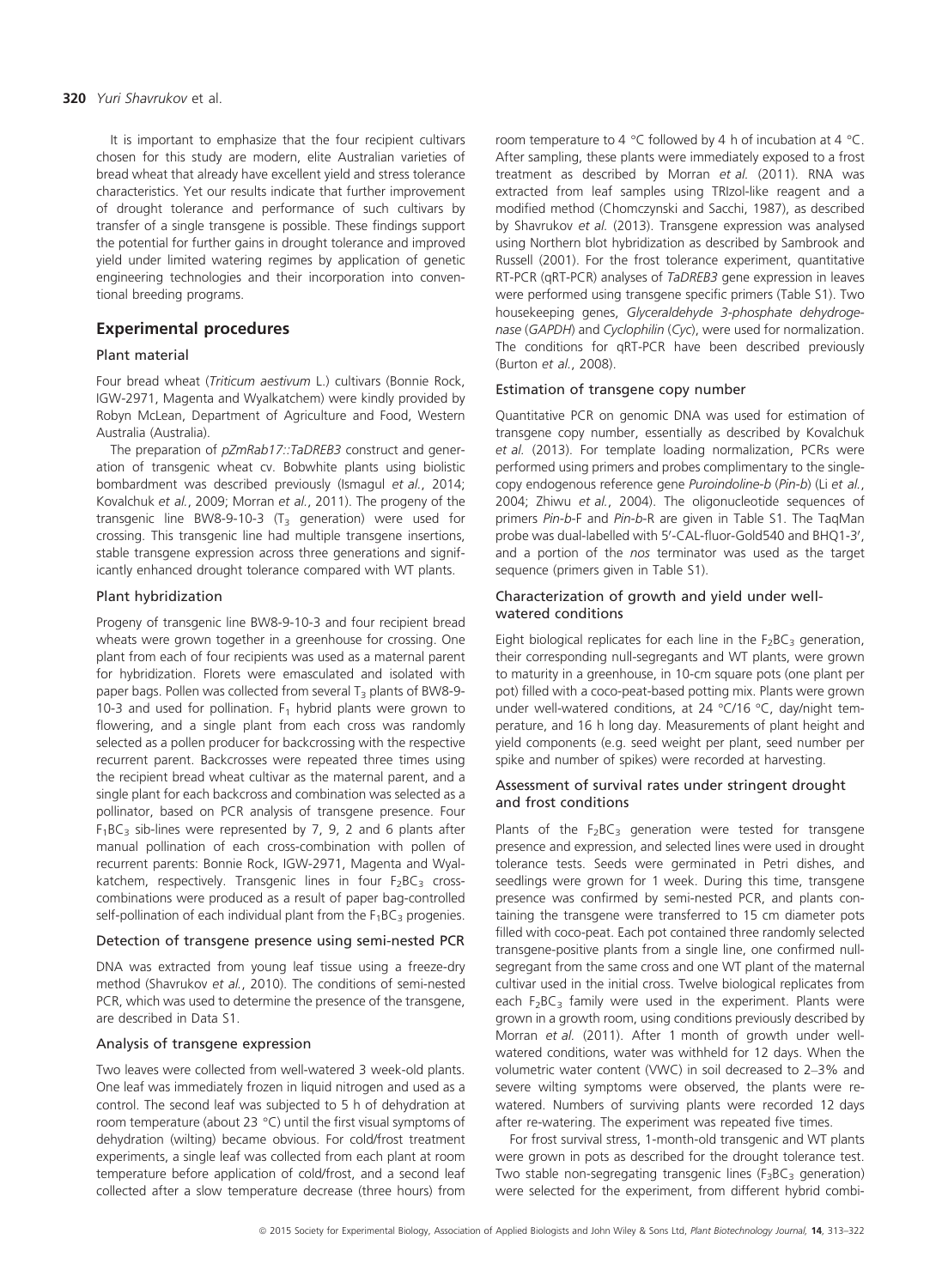nations: Line 5–8 from IGW-2971xBW8-9-10-3 and Line 4–1 from Bonnie RockxBW8-9-10-3. Two transgenic plants from a single line and two plants of the corresponding WT were grown in each pot. Twelve biological replicates of each transgenic line and WT in six pots were used in each of three survival tests. In total, 36 plants for each transgenic line and the same number of WT plants were used in these experiments. The frost survival test was performed according to Morran et al. (2011), except here

the frost treatment was set to  $-7$  °C for 4 h. After the frost treatment, plants were returned to the growth room and numbers of surviving plants were recorded after 2 weeks of recovery.

#### Seed yield analysis for plants growing in large containers under sufficient and limited watering

Two transgenic lines ( $F_3BC_3$  generation) were selected from each cross-combination with wheat cultivars IGW-2971, Bonnie Rock and Magenta, and their phenotypes and yields were compared to those of the corresponding recurrent parents and null-segregants. The experiment was conducted using a controlled watering regime, in two large containers (190  $\times$  68  $\times$  60 cm) filled with a 1 : 1 : 1 mix of coco-peat soil, river sand and clay soil collected near Adelaide (South Australia). Plants were grown in rows, eight plants per row for each backcross line, null-segregant and WT. Two randomized blocks were used in each container comprising in total 16 biological replicates for each hybrid line, null-segregant and WT. Experimental plants were flanked by a border row of WT plants on each short side of the container. The experimental design was identical for the two containers, one of which was used for growing plants under well-watered conditions and the other for growing with restricted watering. Containers were watered every second day using an automatic dripping system. Watering was withheld in the drought treatment container when the majority of plants started tillering. The soil water potential in this container reached -0.3  $\pm$  0.05 MPa a short time before flowering. Plants were subject to slowly increasing drought until 10 days after the end of flowering, when water potential reached -0.5 MPa. Watering was then recommenced, and the soil water content restored to a level similar to the well-watered container. Soil water content was monitored using the system, Magpie-3 (Measuring Engineering Australia, [www.mea.com.au\)](http://www.mea.com.au), where data for water content in the soil were regularly collected and automatically recorded with sensors positioned in each container at three soil depths (15, 30 and 45 cm). Measurements of yield components were taken at harvest. Leaf material was sampled from all plants and used for genotyping using PCR and analysis of gene expression using Northern blot hybridization. The absence of the transgene in WT plants and null-segregants was confirmed using PCR analysis. As no significant differences were found in plant growth between the two blocks in preliminary experiments (Data not shown), all replicates for each line, the null-segregants and WT plants were used to calculate means and standard errors for the measurements.

## Statistical treatment of data

Single-factor ANOVAs and Student t-tests (unpaired, two-tails) from Microsoft Excel software were applied for statistical analyses of data from the plant phenotyping experiment and drought and frost tests. Both the Chi-square  $(\chi^2)$  test and a Randomization test for goodness-of-fit were used for comparative analyses of experimental and expected data for segregations of transgene copy numbers. The  $\chi^2$  test was used manually for plants ( $n = 24-$ 

48) in lines derived from each hybrid combination. A Randomization test for goodness-of-fit with 10 000 repeats was used for each of the transgenic lines because numbers of analysed plants (12 per line) were too few for the  $\chi^2$  test [\(http://udel.edu/](http://udel.edu/~mcdonald/statrand.html) [~mcdonald/statrand.html\)](http://udel.edu/~mcdonald/statrand.html).

# Acknowledgements

We thank Ursula Langridge and Alex Kovalchuk for assistance with growing plants, Tatiana Pyvovarenko for Northern blot hybridization and Julie Hayes for critically reading the manuscript. This work was supported by the Australian Research Council, the Grains Research and Development Corporation, and the Government of South Australia. Authors declare no conflict of interest.

# References

- Agarwal, P.K., Agarwal, P., Reddy, M.K. and Sopory, S.K. (2006) Role of DREB transcription factors in abiotic and biotic stress tolerance in plants. Plant Cell Rep. 25, 1263–1274.
- Bahieldin, A., Mahfouz, H.T., Eissa, H.F., Saleh, O.M., Ramadan, A.M., Ahmed, I.A., Dyer, W.E., El-Itriby, H.A. and Madkour, M.A. (2005) Field evaluation of transgenic wheat plants stably expressing the HVA1 gene for drought tolerance. Physiol. Plant. 123, 421–427.
- Bourdon, V., Ladbrooke, Z., Wickham, A., Lonsdale, D. and Harwood, W. (2002) Homozygous transgenic wheat plants with increased luciferase activity do not maintain their high level of expression in the next generation. Plant Sci. **163**, 297-305.
- Burton, R.A., Jobling, S.A., Harvey, A.J., Shirley, H.J., Mather, D.E., Bacic, A. and Fincher, G.B. (2008) The genetics and transcriptional profiles of the cellulose synthase-like HvCslF gene family in barley. Plant Physiol. 146, 1821-1833.
- Chomczynski, P. and Sacchi, N. (1987) Single-step method of RNA isolation by acid quanidinium thiocyanate-phenol-chloroform extraction. Analyt. Biochem. 162, 156–159.
- Cui, M., Zhang, W., Zhang, Q., Xu, Z., Zhu, Z., Duan, F. and Wu, R. (2011) Induced over-expression of the transcription factor OsDREB2A improves drought tolerance in rice. Plant Physiol. Biochem. 49, 1384–1391.
- Fu, D., Huang, B., Xiao, Y., Muthukrishnan, S. and Liang, G.H. (2007) Overexpression of barley hva1 gene in creeping bentgrass for improving drought tolerance. Plant Cell Rep. 26, 467–477.
- Huang, D., Wu, W., Abrams, S.R. and Cutler, A.J. (2008) The relationship of drought-related gene expression in Arabidopsis thaliana to hormonal and environmental factors. J. Exp. Bot. 59, 2991–3007.
- Ismagul, A., Iskakova, G., Harris, J.C. and Eliby, S. (2014) Biolistic transformation of wheat with centrophenoxine as a synthetic auxin. In Crop Breeding. Methods in Molecular Biology, Vol. 1145 (Fleury, D. and Whitford, R., eds), pp. 191–202. New York: Springer.
- Ito, Y., Katsura, K., Maruyama, K., Taji, T., Kobayashi, M., Seki, M., Shinozaki, K. and Yamaguchi-Shinozaki, K. (2006) Functional analysis of rice DREB1/ CBF-type transcription factors involved in cold-responsive gene expression in transgenic rice. Plant Cell Physiol. 47, 141–153.
- James, V.A., Neibaur, I. and Altpeter, F. (2008) Stress inducible expression of the DREB1A transcription factor from xeric, Hordeum spontaneum L. in turf and forage grass (Paspalum notatum Flugge) enhances abiotic stress tolerance. Transgenic Res. 17, 93–104.
- Kovalchuk, N., Smith, J., Pallotta, M., Singh, R., Ismagul, A., Eliby, S., Bazanova, N., Miligan, A.S., Hrmova, M., Langridge, P. and Lopato, S. (2009) Characterization of the wheat endosperm transfer cell-specific protein TaPR60. Plant Mol. Biol. 71, 81–98.
- Kovalchuk, N., Jia, W., Eini, O., Morran, S., Pyvovarenko, T., Fletcher, S., Bazanova, N., Harris, J., Beck-Oldach, K., Shavrukov, Y., Langridge, P. and Lopato, S. (2013) Optimization of TaDREB3 gene expression in transgenic barley using cold-inducible promoters. Plant Biotechnol. J. 11, 659-670.
- Langridge, P. and Reynolds, M.P. (2015) Genomic tools to assist breeding for drought tolerance. Curr. Opin. Biotechnol. 32, 130-135.